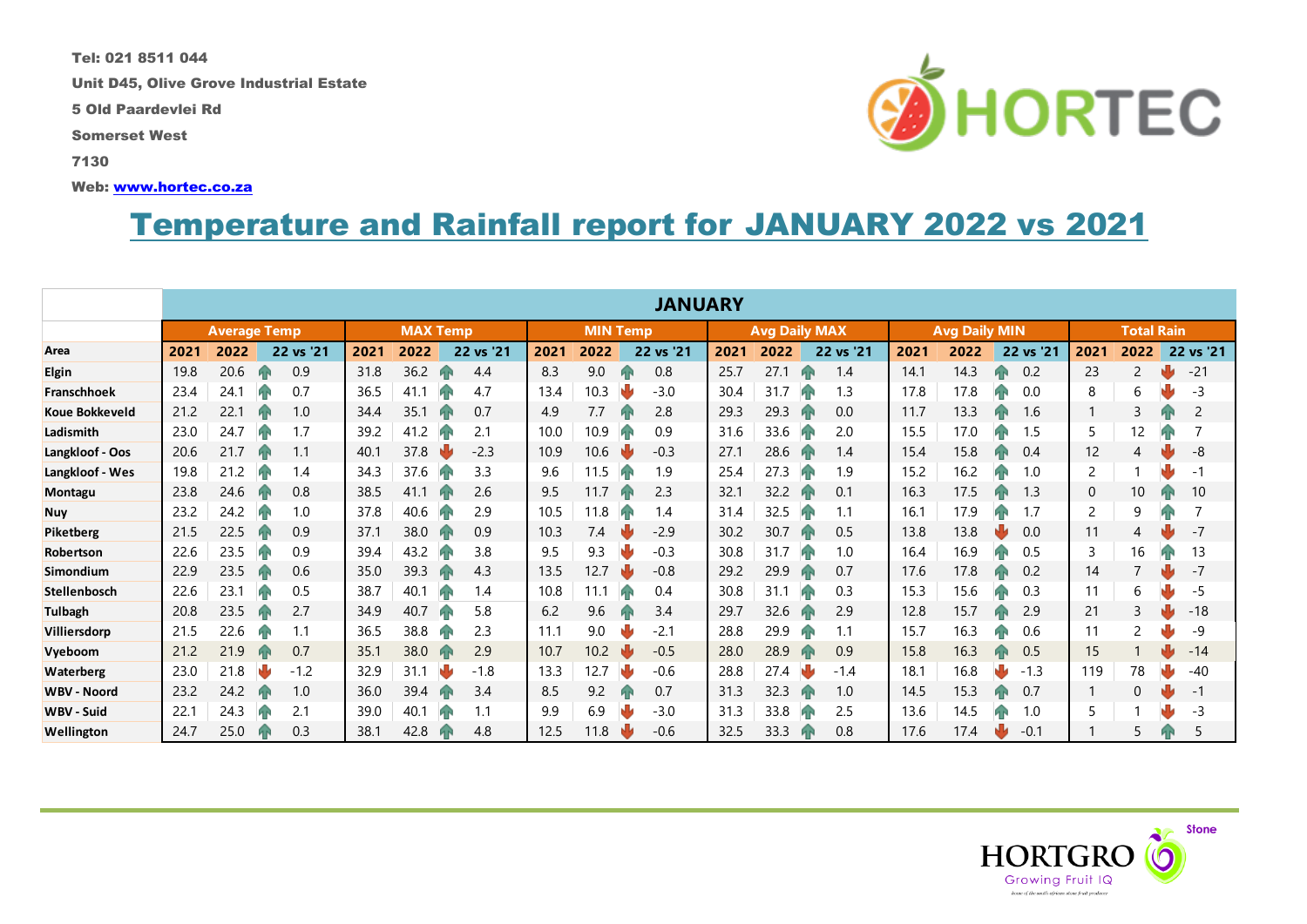## **Heat Units and Growing Degree Days - Jan 2022 vs 2021**

|                       |            | <b>JAN</b> |                 | <b>JAN</b> |           |                          |  |  |  |
|-----------------------|------------|------------|-----------------|------------|-----------|--------------------------|--|--|--|
| Area                  | GDD (2021) | GDD (2022) | GDD (21 vs 22)  | HU (2021)  | HU (2022) | HU (21 vs 22)            |  |  |  |
| <b>Elgin</b>          | 307        | 333        | <b>FR</b><br>26 | 7277       | 7909      | $\hat{P}$<br>633         |  |  |  |
| <b>Franschhoek</b>    | 438        | 458        | 20<br><b>AN</b> | 9991       | 10525     | 533<br>4                 |  |  |  |
| <b>Koue Bokkeveld</b> | 326        | 345        | 19<br>ЙÑ        | 8345       | 8746      | $\mathbf{P}$<br>401      |  |  |  |
| Ladismith             | 420        | 475        | 55<br><b>AN</b> | 9664       | 10965     | 1<br>1301                |  |  |  |
| Langkloof - Oos       | 349        | 378        | 29<br><b>FR</b> | 7868       | 8672      | T<br>804                 |  |  |  |
| Langkloof - Wes       | 321        | 365        | 45<br><b>AN</b> | 7291       | 8310      | 1<br>1019                |  |  |  |
| Montagu               | 439        | 469        | 29<br><b>FR</b> | 10291      | 10875     | 42<br>584                |  |  |  |
| <b>Nuy</b>            | 427        | 450        | 23<br><b>AN</b> | 9796       | 9816      | 4<br>20                  |  |  |  |
| Piketberg             | 373        | 379        | 7<br><b>FR</b>  | 8591       | 9280      | T<br>690                 |  |  |  |
| Robertson             | 421        | 434        | 13<br><b>AN</b> | 9399       | 9184      | $\bf \bm \Psi$<br>$-216$ |  |  |  |
| Simondium             | 441        | 461        | 20<br><b>AR</b> | 10220      | 10826     | $\mathbf{P}$<br>606      |  |  |  |
| Stellenbosch          | 405        | 414        | 9<br><b>AN</b>  | 9340       | 9744      | 4<br>404                 |  |  |  |
| <b>Tulbagh</b>        | 426        | 440        | 13<br>ЙÑ        | 9678       | 10020     | $\mathbf{P}$<br>341      |  |  |  |
| Villiersdorp          | 381        | 408        | 27<br><b>AN</b> | 8565       | 9393      | 4<br>828                 |  |  |  |
| Vyeboom               | 368        | 391        | 23<br><b>FR</b> | 8313       | 8847      | 42<br>534                |  |  |  |
| Waterberg             | 416        | 376        | J<br>$-41$      | 9642       | 8757      | ₩<br>$-885$              |  |  |  |
| <b>WBV-Noord</b>      | 400        | 427        | 28<br>ЯÑ        | 9861       | 10585     | $\mathbf{P}$<br>725      |  |  |  |
| <b>WBV-Suid</b>       | 386        | 440        | 54<br>ИŃ        | 9028       | 10629     | <b>FR</b><br>1602        |  |  |  |
| Wellington            | 466        | 476        | 10              | 10922      | 11150     | 228<br><b>FR</b>         |  |  |  |